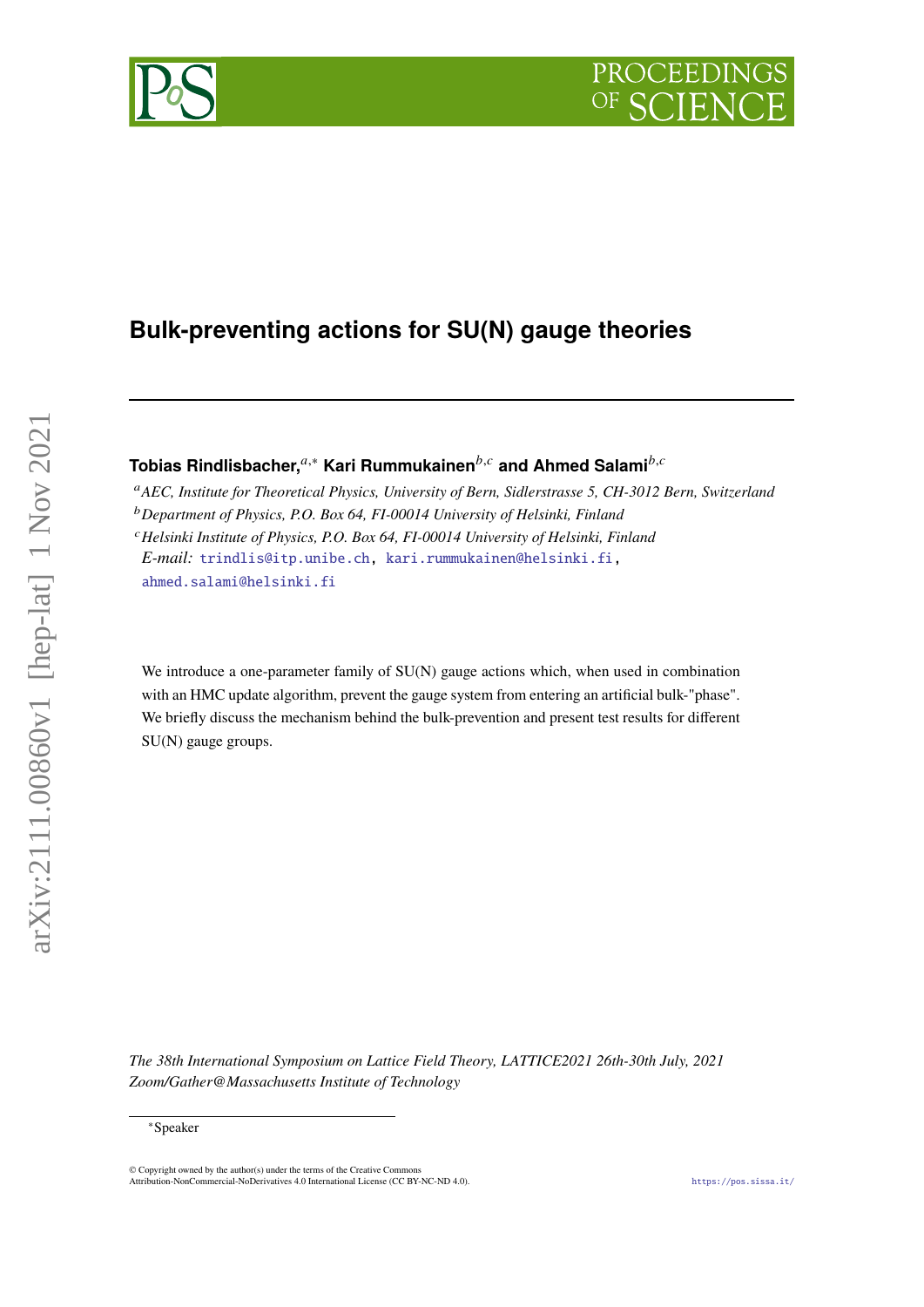# **1. Intorduction**

Following Wilson's prescription, the lattice discretization of a  $SU(N)$  gauge theory is obtained by promoting the Lie algebra valued continuum gauge field,

<span id="page-1-1"></span>
$$
A_{\mu}(x') = \sum_{I} A_{\mu}^{I}(x') T^{I} \quad , \quad \text{span}\{T^{I}\}_{I=1,...,N^{2}-1} = \text{su}(N) , \tag{1}
$$

to Lie group valued link variables,

<span id="page-1-0"></span>
$$
U_{\mu}(x) = \mathcal{P} e^{i \int_{ax}^{a(x+\hat{\mu})} dx' A_{\mu}(x')} \in SU(N) , \qquad (2)
$$

which can be interpreted as the gauge parallel transporters along links from a site  $x$  to a neighbouring site  $x + \hat{\mu}$ . The leading  $\hat{P}$  on the right-hand side of [\(2\)](#page-1-0) indicates that path ordering should be applied when evaluating the exponential of the line integral. The relation between the coordinate  $x' \in \mathbb{R}^4$ in [\(1\)](#page-1-1) and the coordinate  $x \in \mathbb{Z}^4$  in [\(2\)](#page-1-0) is given by  $x = ax'$ , where a is the lattice spacing, and  $\hat{\mu}$ refers to the unit vector in  $\mu$ -direction. Parallel transporters over longer distances are then expressed as product of consecutive link variables and a lattice gauge action can be defined in terms of link variables by requiring that in the limit  $(a \rightarrow 0)$  the lattice gauge action converges to the continuum gauge action,

$$
S_G = \frac{1}{4 g_0^2} \int d^4 x' \, \text{tr} \big( F_{\mu\nu}(x') F_{\mu\nu}(x') \big) \,. \tag{3}
$$

Wilson proposed the gauge action [\[1\]](#page-8-0)

<span id="page-1-2"></span>
$$
S_{G,W} = \frac{\beta}{N} \sum_{x} \sum_{\mu < \nu} \text{Re tr} \big( \mathbb{1} - U_{\mu\nu}(x) \big) \,, \tag{4}
$$

which, as is well known, satisfies the above condition and is here written in terms of the inverse bare gauge coupling  $\beta = 2 N/g_0^2$  and the plaquette variables

$$
U_{\mu\nu}(x) = U_{\mu}(x) U_{\nu}(x+\widehat{\mu}) U_{\mu}^{\dagger}(x+\widehat{\nu}) U_{\nu}^{\dagger}(x) . \tag{5}
$$

The gauge action [\(4\)](#page-1-2) and improved versions of it [\[2\]](#page-8-1) are presumably the most well known and most used ones in Monte Carlo studies of  $SU(N)$  lattice gauge theories. They are, however, not unique and might not be the best choice for the study of lattice gauge theories at strong coupling, as they allow the gauge system to enter a so-called "bulk-phase". The latter is not necessarily a proper phase, but simply a region in parameter space of the lattice theory where lattice artefacts dominate in ensemble averages. As a consequence the relation between lattice and continuum results becomes very complicated or can even be lost completely, if bulk and continuum phase are separated by a first order transition.

# <span id="page-1-3"></span>**2. Avoiding the lattice bulk phase**

In this section we propose a characterization of "bulk configuration" in  $SU(N)$  lattice gauge systems, that allows for the definition of a family of lattice gauge actions, which separate such bulk configurations from regular ones by an infinite potential barrier, while still yielding the same naive continuum limit as Wilson's gauge action.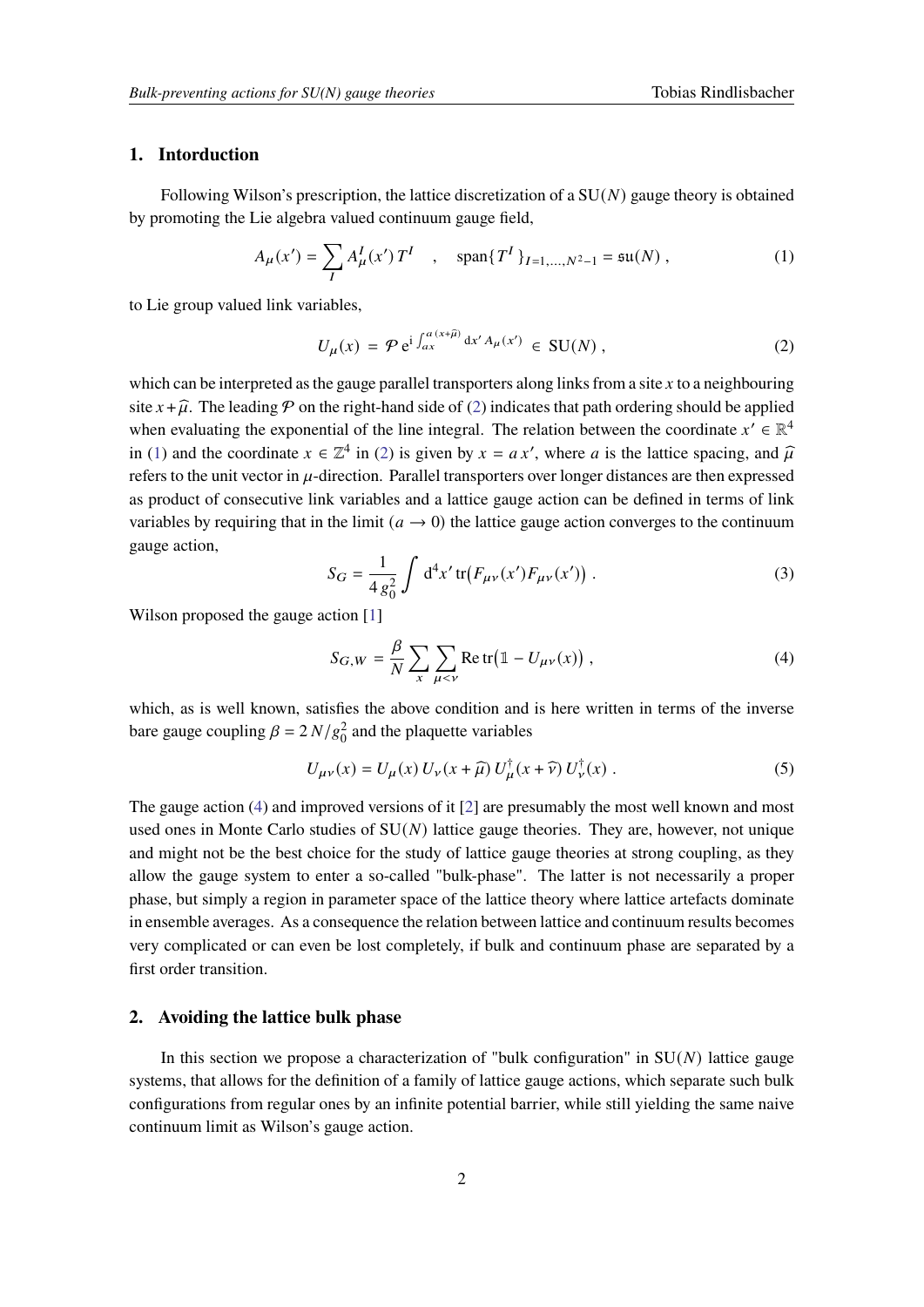#### <span id="page-2-5"></span>**2.1 Motivation in** U(1)

In the  $U(1)$  case, the Wilson gauge action in [\(4\)](#page-1-2) reduces to

<span id="page-2-1"></span>
$$
S_{G,W} = \beta \sum_{x} \sum_{\mu < \nu} \text{Re} \big( \mathbb{1} - U_{\mu\nu}(x) \big) \,, \tag{6}
$$

and the Abelian link variables can be written as

$$
U_{\mu}(x) = e^{i \theta_{x,\mu}} \quad \text{with} \quad \theta_{x,\mu} = a A_{\mu}(x) \in (-\pi, \pi] \ . \tag{7}
$$

Let us now define,

<span id="page-2-0"></span>
$$
\Theta_{x,\mu\nu} = \theta_{x,\mu} + \theta_{x+\hat{\mu},\nu} - \theta_{x+\hat{\nu},\mu} - \theta_{x,\nu} \in (-4\pi, 4\pi] ,
$$
 (8)

and note that while  $\Theta_{x,\mu\nu}$  in [\(8\)](#page-2-0) can vary in the interval ( $-4\pi$ ,  $4\pi$ ), the gauge action [\(6\)](#page-2-1) depends only on

$$
\arg(U_{\mu\nu}(x)) \in (-\pi, \pi] \tag{9}
$$

As illustrated in Fig. [1,](#page-2-2) the gauge action [\(6\)](#page-2-1) produces a bulk-transition at  $\beta = \beta_b \approx 1$ . For  $\beta < \beta_b$ , the system is in the bulk phase, where the lattice spacing, a, can be considered large and  $\Theta_{x,\mu\nu}$ from [\(8\)](#page-2-0) explores the full  $(-4\pi, 4\pi]$ -interval. For  $\beta > \beta_b$ , the system is in the continuum phase, where the lattice spacing tends to zero if  $\beta \to \infty$ . In this phase,  $\Theta_{x,\mu\nu}$  can still be outside the  $(-\pi, \pi]$ -interval, but the fraction of such plaquettes quickly drops as  $\beta$  is increased and most of the time, one has that  $\Theta_{x,\mu\nu} = \arg(U_{\mu\nu}(x))$ .

<span id="page-2-2"></span>

**Figure 1:** The U(1) lattice gauge theory with Wilson gauge action [\(6\)](#page-2-1) undergoes a bulk-transition at  $\beta = \beta_b \approx 1$ . For  $\beta < \beta_b$ , the system is in the bulk phase, where the lattice spacing,  $a$ , can be considered large and  $\Theta_{x,\mu\nu}$  from [\(8\)](#page-2-0) explores the full  $(-4\pi, 4\pi]$ interval. For  $\beta > \beta_h$ , the system is in the continuum phase, where the lattice spacing tends to zero if  $\beta \rightarrow \infty$ . In this phase,  $\Theta_{x,\mu\nu}$  can still be outside the  $(-\pi, \pi]$ -interval, but the fraction of such plaquettes quickly drops as  $\beta$  is increased and one mostly has  $\Theta_{x,\mu\nu} = \arg(U_{\mu\nu}(x))$ .

<span id="page-2-3"></span>(a) link wraps around  $(-\pi, \pi]$ -interval:

$$
\bigoplus_{x}^{x+\widehat{\nu}} \bigoplus_{x+\widehat{\mu}}^{x+\widehat{\mu}+\widehat{\nu}} \longrightarrow \bigoplus_{x}^{x+\widehat{\nu}} \bigoplus_{x+\widehat{\mu}}^{x+\widehat{\mu}+\widehat{\nu}}
$$

<span id="page-2-4"></span>(b)  $\Theta_{x,\mu\nu}$  grows continuously:



**Figure 2:** The figure illustrates the two different ways in which  $\Theta_{x,\mu\nu}$  form [\(8\)](#page-2-0) can grow beyond the  $(-\pi, \pi]$ interval: a) a single link (between x and  $x + \hat{\mu}$ ) winds around  $(\pi, \pi]$  which adds almost  $2 \pi$  to  $\Theta_{x,\mu\nu}$ ; b) no link wraps around the  $(-\pi, \pi]$ -interval,  $\Theta_{x,\mu\nu}$  grows continuously bigger than  $\pi$ .

The fact that plaquettes with  $\Theta_{x, \mu y} \notin (-\pi, \pi]$  also appear in the continuum phase indicates, that the value of  $\Theta_{x,\mu\nu}$  by itself cannot be used to distinguish bulk- from continuum-configurations.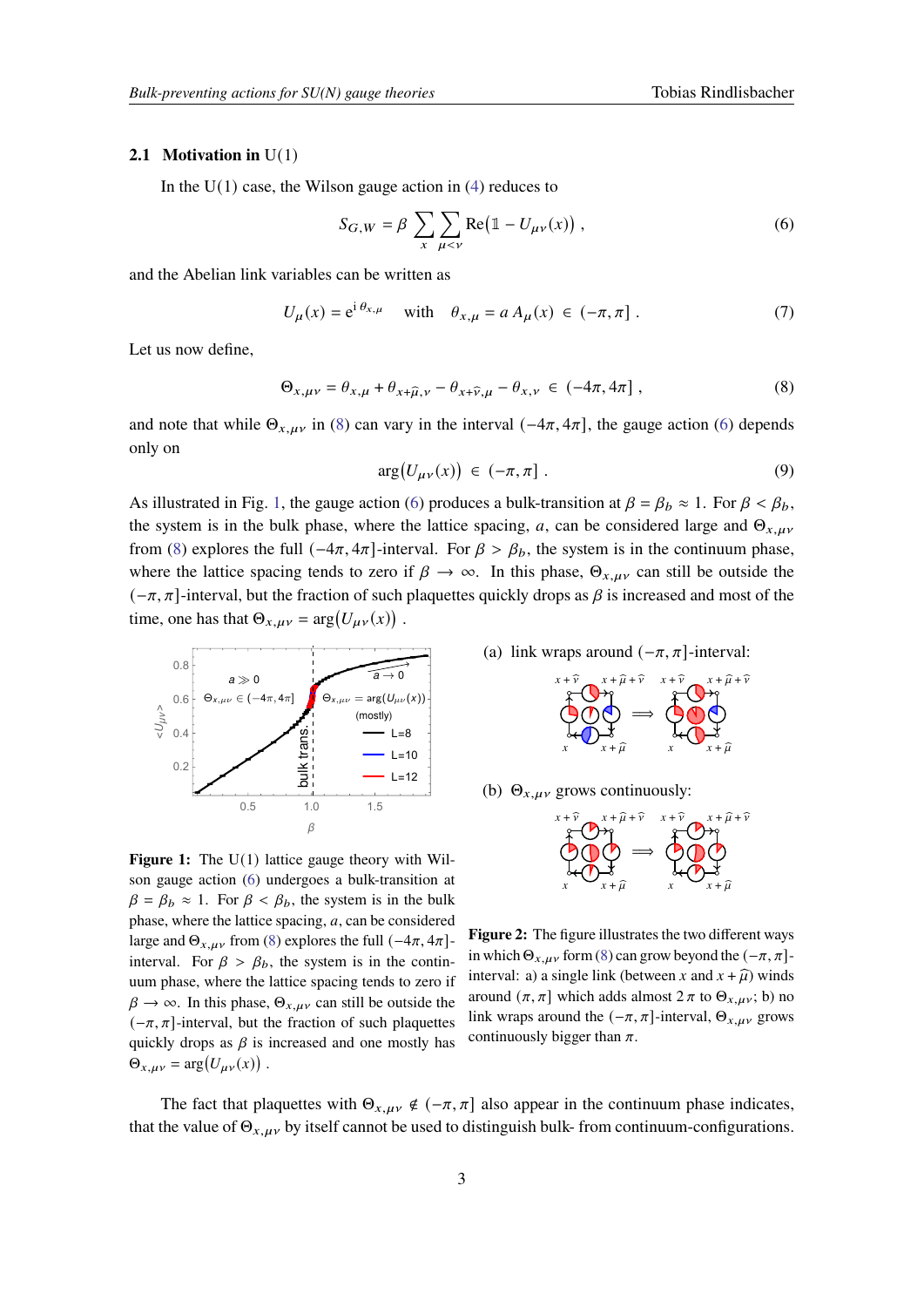However, as illustrated in Fig. [2,](#page-2-2) there are two qualitatively different ways in which plaquettes with  $\Theta_{x,\mu\nu} \notin (-\pi, \pi]$  can be produced when starting from a configuration in which initially  $\Theta_{x,\mu\nu} = \arg(U_{\mu\nu}(x))$  for all plaquettes:

- <span id="page-3-2"></span>(a) one of the links of the plaquette can move across the boundary of the  $(-\pi, \pi]$ -interval and wrap around, which adds roughly  $\pm 2 \pi$  to  $\Theta_{x,\mu\nu}$ . As indicated in part [\(a\)](#page-2-3) of Fig. [2,](#page-2-2) the latter can happen also if  $arg(U_{\mu\nu}(x))$  is close to 0. Also it should be noted that such a wrapping link will produce a shift of almost  $\pm 2 \pi$  in the  $\Theta_{x,\mu\nu}$  of all the plaquettes that contain this link.
- <span id="page-3-0"></span>(b) No link wraps around the  $(-\pi, \pi]$ -interval, but  $\Theta_{x, \mu\nu}$  is already close to the boundary of the  $(-\pi, \pi]$ -interval and finally crosses it. As indicated in part [\(b\)](#page-2-4) of Fig. [2,](#page-2-2) this can only happen if the gauge action cannot sufficiently prevent  $arg(U_{\mu\nu}(x))$  from growing close to  $\pm \pi$ . As this way of "plaquette wrapping" does not involve the wrapping of individual links, it can happen to single plaquettes, and can cause local minima in the gauge action.

As case [\(b\)](#page-3-0) can only occur if individual plaquette angles are allowed to grow close to  $\pm \pi$ , which corresponds to the maximum value of the local action of a plaquette, this case is likely to occur only in the bulk phase, where  $\beta$  is too small and the gauge action cannot grow sufficiently large to oppose the entropy-driven randomization of the links and plaquettes in the lattice system. We will therefore introduce in Sec. [2.3](#page-4-0) a family of actions, which will prevent plaquette wrappings of type [\(b\).](#page-3-0) As it turns out, this is sufficient to get rid of the bulk-transition. First, however, we discuss in Sec. [2.2](#page-3-1) how the plaquette wrapping types [\(a\)](#page-3-2) and [\(b\)](#page-3-0) generalize to the case of non-Abelian  $SU(N)$  lattice gauge theories.

#### <span id="page-3-1"></span>**2.2 Situation in**  $SU(N)$

In order to generalize the discussion from the previous section to  $SU(N)$ , we diagonalize the link variables:

$$
U_{\mu}(x) = V_{x,\mu}^{\dagger} \operatorname{diag} (e^{i\theta_{x,\mu}^{(1)}}, \dots, e^{i\theta_{x,\mu}^{(N)}}) V_{x,\mu} \quad , \quad \text{where} \quad \sum_{n=1}^{N} \theta_{x,\mu}^{(n)} = 0 , \quad (10)
$$

and do the same with the plaquette variables:

<span id="page-3-3"></span>
$$
U_{\mu\nu}(x) = V_{x,\mu\nu}^{\dagger} \left( e^{i\theta_{x,\mu\nu}^{(1)}}, \dots, e^{i\theta_{x,\mu\nu}^{(N)}} \right) V_{x,\mu\nu} = \left( e^{-i\theta_{x,\nu}^{(1)}}, \dots, e^{-i\theta_{x,\nu}^{(N)}} \right) \left( e^{i\theta_{x,\mu}^{(1)}}, \dots, e^{-i\theta_{x,\mu}^{(N)}} \right) V_{x,\mu\nu} = \left( e^{-i\theta_{x,\mu}^{(1)}}, \dots, e^{-i\theta_{x,\mu}^{(N)}} \right) \left( e^{i\theta_{x,\mu}^{(1)}}, \dots, e^{i\theta_{x,\mu}^{(N)}} \right) \left( e^{i\theta_{x,\mu}^{(1)}}, \dots, e^{-i\theta_{x,\mu}^{(N)}} \right) \left( e^{i\theta_{x,\mu}^{(1)}}, \dots, e^{-i\theta_{x,\mu}^{(N)}} \right) V_{x,\mu} V_{x,\mu}^{\dagger} \right)
$$
(11)

where again,  $\sum_{n=1}^{N} \theta_{x,\mu\nu}^{(n)} = 0$ . As the products of  $V_{x,\mu}$ -matrices, appearing in [\(11\)](#page-3-3) after the last equality sign, mix the eigenvalues of the link variables, the phases of plaquette eigenvalues cannot be represented as a simple sum of individual link-eigenvalue phases. Nevertheless, it is still true that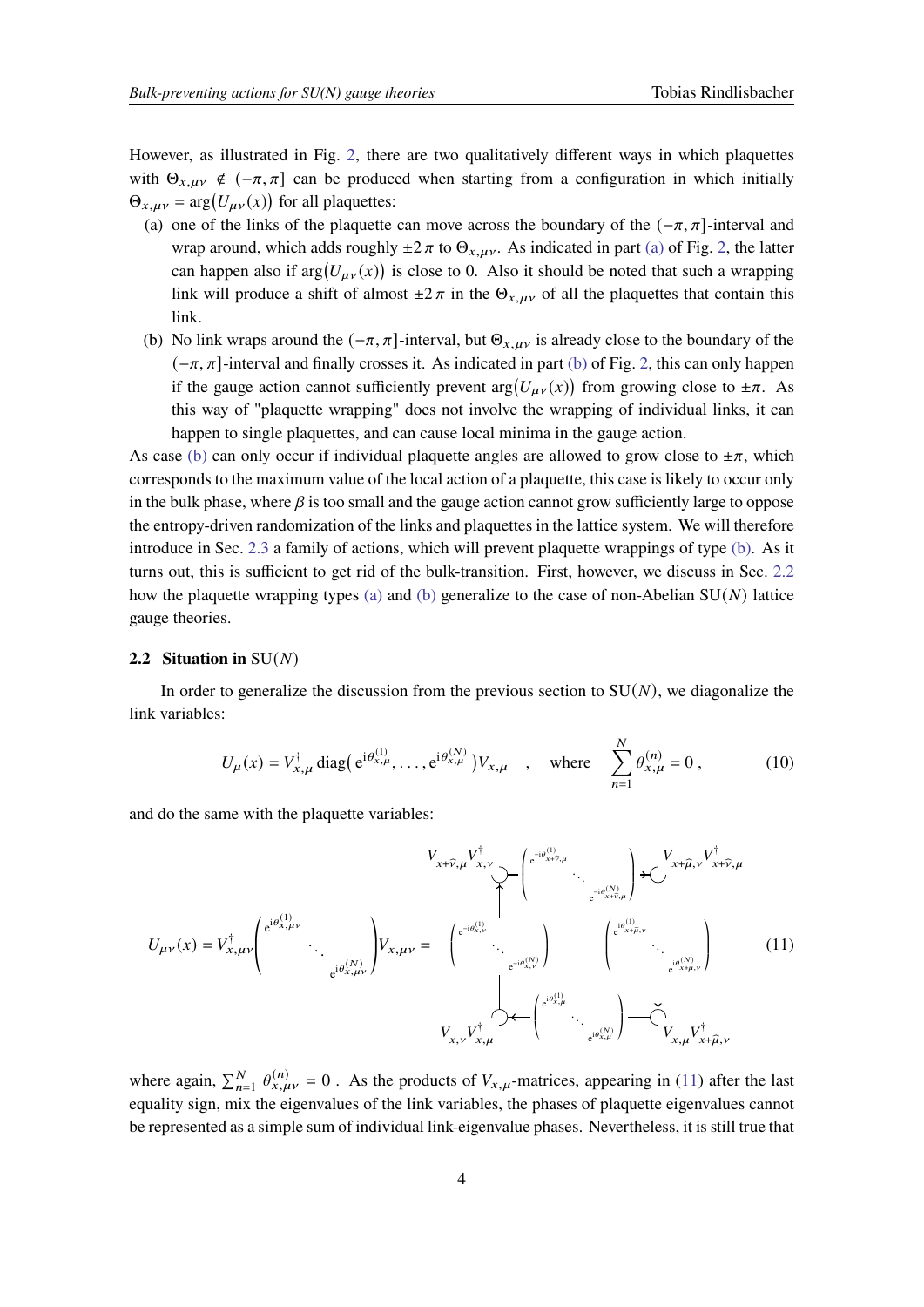each of the plaquette eigenvalues can leave the  $(-\pi, \pi]$ -interval either by obtaining a large shift due to the wrapping of a link, analogous to case [\(a\)](#page-3-2) of  $U(1)$ -discussion in Sec. [2.1,](#page-2-5) or by approaching and crossing the  $\pm \pi$ -boundary "smoothly" as in case [\(b\).](#page-3-0) The latter case can be avoided, by preventing the plaquette eigenvalues from approaching the value −1.

#### <span id="page-4-0"></span>**2.3 Bulk-preventing action**

To prevent plaquettes from having eigenvalues close to  $-1$ , we introduce the following family of gauge actions ( $n \geq 1$ ):

<span id="page-4-1"></span>
$$
S_{G,b} = \frac{2\gamma}{nN} \sum_{x} \sum_{\mu < \nu} \text{tr}\left(\left(\Omega_{\mu\nu}^{\dagger}(x)\Omega_{\mu\nu}(x)\right)^{-n} - \mathbb{1}\right) \quad , \quad \text{with} \quad \Omega_{\mu\nu}(x) = \left(\mathbb{1} + \underbrace{U_{\mu\nu}(x)}_{\text{plaquette}}\right)/2. \tag{12}
$$

The form of the actions [\(12\)](#page-4-1) was inspired by the dislocation-prevention action introduced in [\[3\]](#page-8-2). The naive continuum limit of [\(12\)](#page-4-1) is the same as for the Wilson gauge action  $S_G$ . This can be seen by writing  $U_{\mu\nu}(x) = \exp(i s F'_{\mu\nu}(x))$ , with  $s F'_{\mu\nu} = a^2 F_{\mu\nu} + O(a^3)$  and expanding two action in power series in s. One then finds:

<span id="page-4-2"></span>
$$
\frac{2}{n}\operatorname{tr}\left(\left(\Omega_{\mu\nu}^{\dagger}(x)\Omega_{\mu\nu}(x)\right)^{-n}-1\right)=\operatorname{Re}\operatorname{tr}\left(1-U_{\mu\nu}(x)\right)+s^{4}\frac{1+n}{8}\left(\operatorname{tr}\left(F_{\mu\nu}'(x)F_{\mu\nu}'(x)\right)/2\right)^{2}+O\left(s^{6}\right),\tag{13}
$$

which means that for  $(a \to 0)$ , which implies also  $(s \to 0)$ , the two actions, [\(12\)](#page-4-1) and [\(4\)](#page-1-2) are equivalent.

The actions [\(12\)](#page-4-1) introduce an infinite potential barrier between bulk and continuum configurations. This is sufficient to ensure, that if we start a simulation from a cold configuration (all link variables equal to the identity) and use a hybrid Monte carlo (HMC) algorithm to update the gauge system, no bulk configurations will be produces.

One could infer, that this procedure yields a non-ergodic update algorithm. But, one should keep in mind, that the part of the configuration space that is not sampled, is irrelevant for the continuum limit of the theory. The algorithm prevents ensemble averages of the lattice system from being contaminated (or even dominated) by bulk-configurations. This should allow one to extract continuum physics also at stronger coupling. The same effect could be achieved by defining a modified measure, which gives zero weight to bulk-configurations. This would, however, be rather difficult to implement as the latter are hard to identify, once they are created. The use of an action [\(12\)](#page-4-1) in combination with an HMC algorithm is a proxy to achieve the same effect but in a simpler and more economic way.

For  $U(1)$  and  $SU(2)$ , the actions in [\(12\)](#page-4-1) have a similar effect as the topological actions discussed in [\[4–](#page-8-3)[6\]](#page-8-4): the larger the inverse bare coupling  $\gamma$ , the stronger the plaquette values are repelled from  $-1$  resp.  $-1$ . For SU(N) with  $N > 2$  the effect of [\(12\)](#page-4-1) is different from the one of the topological action discussed in [\[6\]](#page-8-4), as for  $N > 2$  the trace of the plaquette does no longer completely determine the plaquette eigenvalues. However, an action which can have a similar effect as our actions [\(12\)](#page-4-1) has been given in [\[7\]](#page-8-5). While for us it was desirable that the actions [\(12\)](#page-4-1) do not prevent topology from fluctuating, there have also been attempts to find actions which keep the topology fixed [\[8\]](#page-8-6).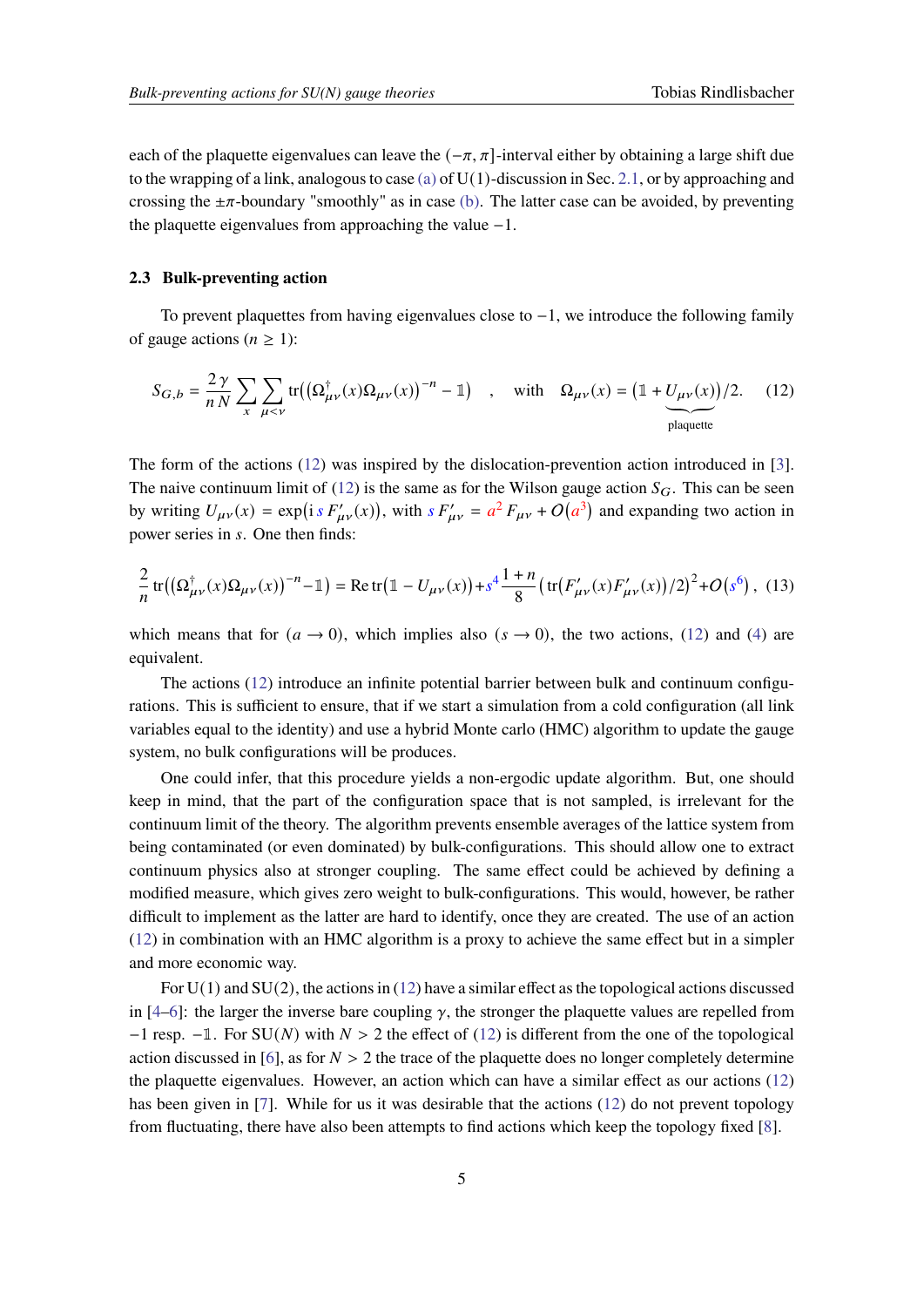#### <span id="page-5-1"></span>**3. Results**

To see whether the bulk-preventing actions [\(12\)](#page-4-1) deserve their name and how well they are able to reproduce the same weak coupling results as the Wilson gauge action, we carried out simulations with pure gauge SU(2), pure gauge SU(5) and SU(3) with  $N_f = 4$  Wilson fermion flavours. With the Wilson gauge action, all three of these theories enter a bulk phase for sufficiently small values of the inverse gauge coupling  $\beta$ . For pure gauge SU(2), the transition from continuum- to bulk-phase is of second order, while for pure gauge  $SU(5)$  and the fermionic  $SU(3)$ -theory with sufficiently large  $\kappa$ , the transition is of first order. In the following we will discuss the three cases separately. We use the version of [\(12\)](#page-4-1) with  $n = 2$ . As according to [\(13\)](#page-4-2), the Wilson gauge action [\(4\)](#page-1-2) and bulk-preventing action [\(12\)](#page-4-1) agree only to order  $O(s^2) \sim O(a^4)$ , the inverse bare couplings  $\beta$  and  $\gamma$ will not be equal in the weak coupling limit, but in general be related by a relative shift.

#### **3.1** SU(2) **pure gauge**

In Fig. [3](#page-5-0) we compare results for pure gauge  $SU(2)$ , obtained with the Wilson gauge (WG) action [\(4\)](#page-1-2) and the bulk-preventing (BP) action [\(12\)](#page-4-1). The data is plotted as function of  $\beta - 5/3$ (WG) and  $\gamma$  (BP). The shift in  $\beta$  has been determined by requiring that the spatial deconfinement transition occurs for the two actions at the same value of shifted  $\beta$  and  $\gamma$ .

The first column in Fig. [3](#page-5-0) shows the average plaquette and we note that the shifted  $\beta$  and  $\gamma$  let the plaquette values for the two different actions agree at sufficiently weak coupling. Only below  $\gamma = \beta - 5/3 \approx 1$ , where the Wilson action enters the bulk-phase, the plaquette for the Wilson action starts to deviate. The second column shows the topological susceptibility, which agrees very well for the two actions at weak and at strong coupling. This confirms that our BP action does not block processes which are relevant for topology changes. The last two columns show the temporal Polyakov loop and its variance, which also agree well for the two actions.

<span id="page-5-0"></span>

**Figure 3:** The figure compares for pure gauge SU(2) results for average plaquette (1st column), topological susceptibility (2nd column), temporal Polyakov loop (3rd column) and temporal Polyakov loop variance (4th column), as obtained with the Wilson gauge action [\(4\)](#page-1-2) (orange circles and brown triangles) and the bulk-preventing action [\(12\)](#page-4-1) with  $n = 2$  (black diamonds and blue squares). Plot legends are shown in the first column;  $\gamma = 0$  indicates that only the Wilson action was used to create the corresponding data, while  $\beta = 0$ indicates that only the bulk-preventing action was used.  $N_t = 6$  refers to finite temperature, while  $N_t = 24$ represents the zero-temperature case. The results are shown as function of  $\beta - \frac{5}{3}$  resp.  $\gamma$ .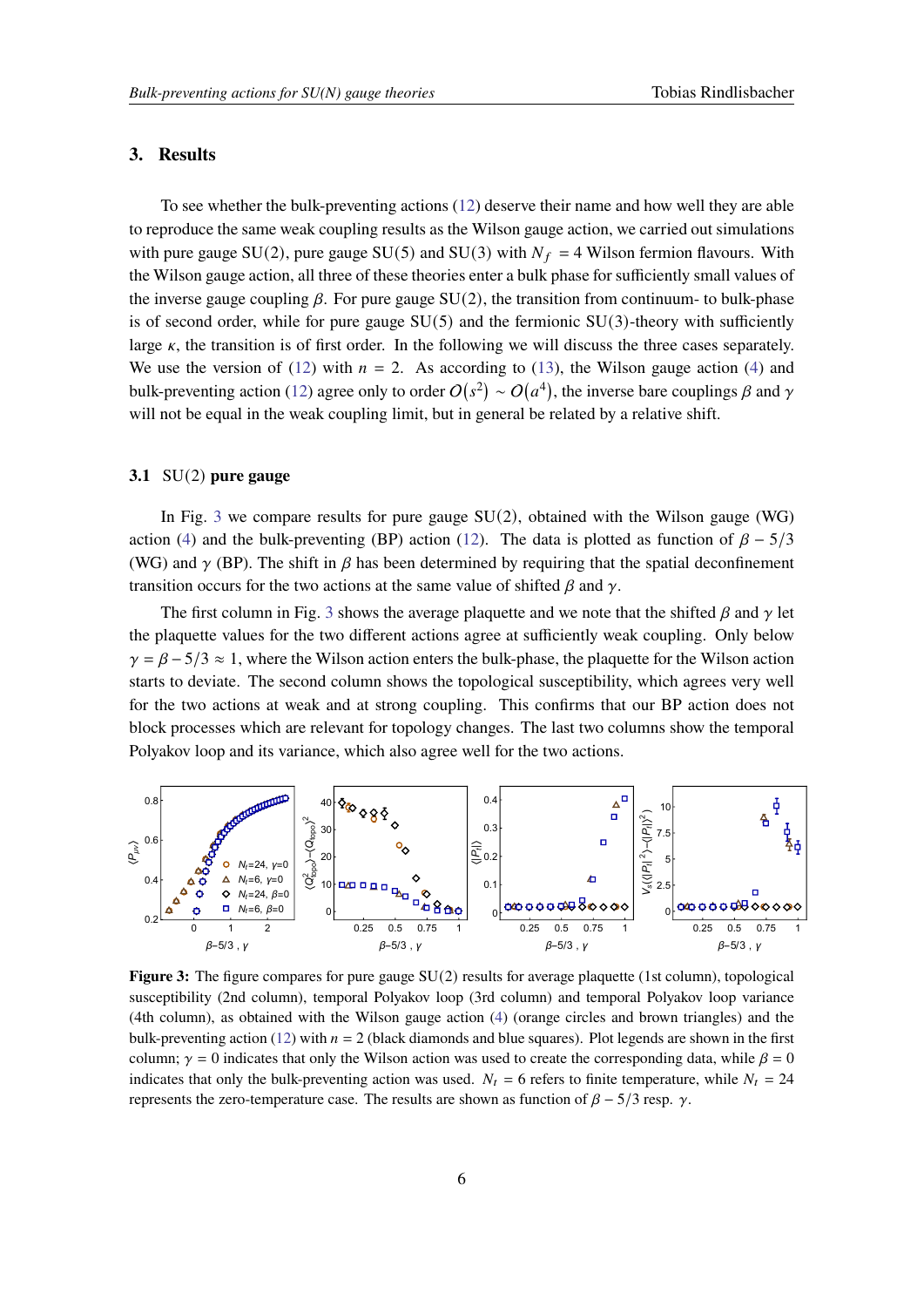<span id="page-6-0"></span>

**Figure 4:** Same as Fig. [3,](#page-5-0) but for pure gauge SU(5).

#### **3.2** SU(5) **pure gauge**

Fig. [4](#page-6-0) provides the same information as Fig. [3](#page-5-0) but for SU(5) instead of SU(2). The shift in  $\beta$ to match  $\gamma$  at week coupling has been determined to be approximately 43/3  $\approx$  14.333. As in the case of pure gauge SU(5) the bulk transition of the Wilson gauge action is no longer of 2nd but of 1st order, the average plaquette, shown in the top-left panel of Fig. [4,](#page-6-0) has for the WG action a discontinuity at  $\gamma = \beta - 43/3 \approx 2.3$ , while for the BP action, the plaquette is completely continuous as function of the inverse coupling  $\gamma$ . In the continuum phase, i.e. for  $\gamma = \beta - 43/3 > 2.3$ , the average plaquette values obtained with the two different actions converge only slowly as function of increasing inverse coupling, while topological susceptibility, average Polyakov loop and Polyakov loop variance agree almost immediately. The finite temperature transition for  $N_t = 6$  occurs in the continuum phase, at around  $\gamma = \beta - 43/3 \approx 2.9$ , so that agreement should be expected. For the WG action, the topological susceptibility seems to jump abruptly at the bulk transitions, while the BP action interpolates more smoothly between the continuum and the asymptotic strong coupling value.

#### **3.3** SU(3) with  $N_f = 4$  Wilson flavours

For the SU(3) gauge theory, the transition between the continuum and bulk phases is usually a cross-over with the Wilson gauge action. However, if the theory is coupled to fermions, it can happen that the transition turns into first order. In Fig. [5](#page-7-0) we show an example of such a case, where the SU(3) lattice gauge theory is coupled to  $N_f = 4$  mass-degenerate Wilson-clover fermion flavours via 2-step stout smeared links. The hopping parameter is set to  $\kappa = 1.358$ . As can be seen in the first column of Fig. [5,](#page-7-0) for this value of  $\kappa$ , there is no value of  $\beta$  for which the Wilson gauge action [\(4\)](#page-1-2) would allow one to sample a physical phase: for  $\gamma = \beta - 25/6 < 0.4$  the system is in the bulk phase, and for  $\gamma = \beta - 25/6 > 0.4$  the PCAC quark mass,  $m_a$ , is negative. These two unphysical phases are separated by a first order bulk transition at which the PCAC quark mass jumps from a finite positive to a finite negative value. At finite temperature this bulk transition triggers also the deconfinement transition.

With the bulk-preventing action [\(12\)](#page-4-1), the bulk transition is absent and the PCAC quark mass approaches  $m_q = 0$  continuously. The small gap in the data around  $m_q = 0$  is due to the slowing down caused by zero-eigenmodes of the Wilson-Dirac operator when  $m_q \to 0$ . This could be avoided by using e.g. Schrödinger functional boundary conditions.

There are two main observations we would like to point out in connection with Fig. [5:](#page-7-0)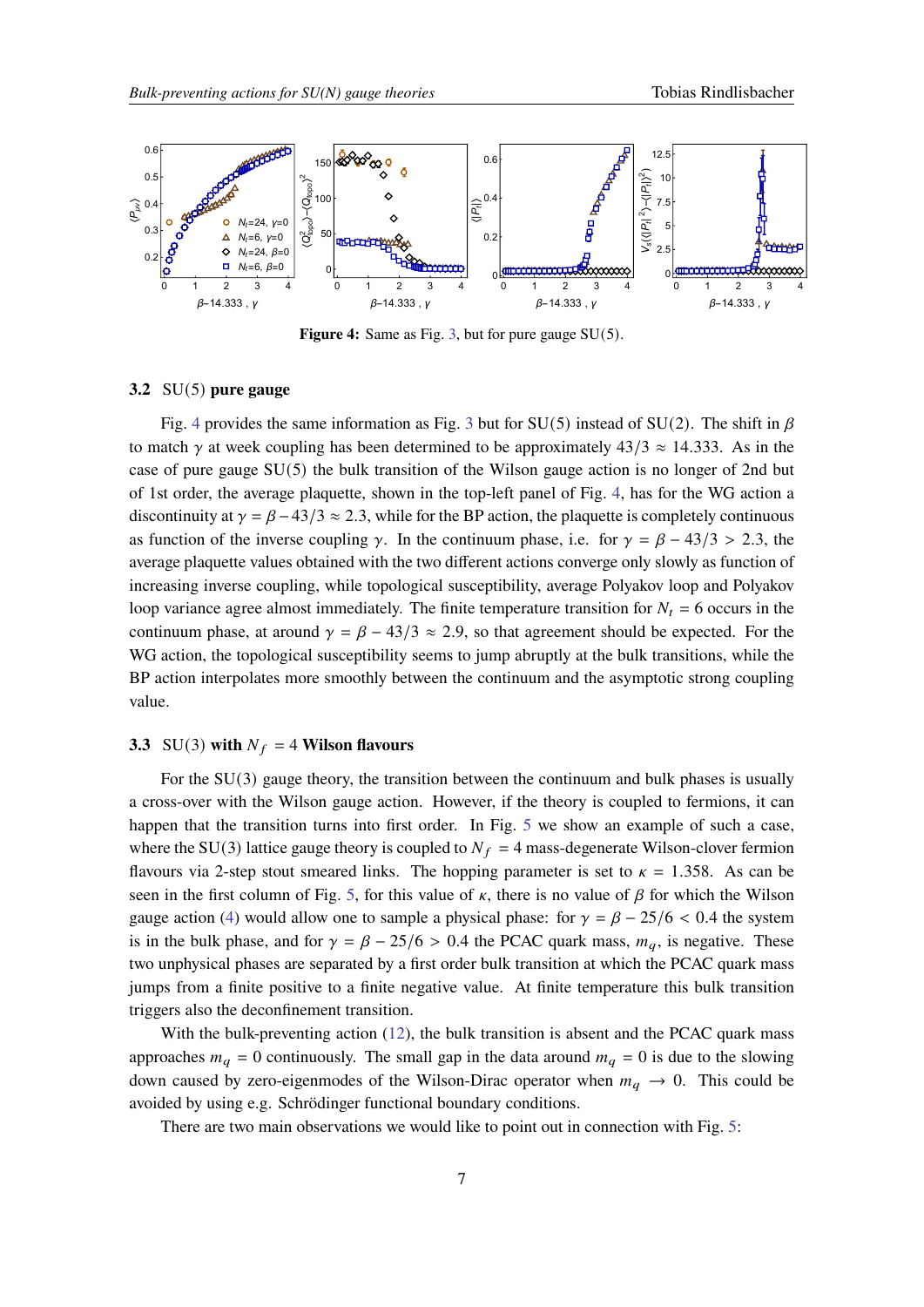- (a) the presence of the bulk transition prevents the Wilson gauge action from resolving the zero-temperature chiral and finite-temperature deconfinement transition. This is visible in the second and third columns of Fig. [5,](#page-7-0) where the chiral condensate and disconnected chiral susceptibility, as well as temporal Polyakov loop and corresponding variance are plotted as functions of the PCAC quark mass  $m_q$ . Results from the two gauge actions agree deep in the strong-coupling and deep in the negative mass phase, but due to the bulk-transition, the Wilson gauge action skips the critical  $m_q$ -values. With the bulk-preventing action on the other hand, there is no discontinuity in  $m<sub>a</sub>$  and the zero-temperature chiral transition near  $m_a = 0$ , as well as the finite-temperature deconfinement transition at  $m_a \approx 0.14$  are resolved.
- (b) As shown in the last column of Fig. [5,](#page-7-0) also when coupled to fermions, fluctuations of the gauge-topology are not hindered by using the bulk-preventing action and HMC updating.

<span id="page-7-0"></span>

**Figure 5:** The figure shows simulation results for an SU(3) lattice gauge theory, coupled via 2-step stout smeared links to  $N_f = 4$  degenerate Wilson clover fermion flavors with hopping parameter  $\kappa = 1.358$ . As in the previous figures, the orange circles and brown triangles correspond, respectively, to zero and finite temperature results obtained with the Wilson gauge action [\(4\)](#page-1-2) and the black diamonds and blue squares to corresponding results obtained with the bulk-preventing action [\(12\)](#page-4-1). The first column shows the PCAC quark mass (top) and average smeared plaquette (bottom) as functions of  $\gamma$  resp.  $\beta - 25/6$ . The remaining columns show the quantities as functions of the PCAC quark mass (obtained from the  $N_t = 24$  data). The second column shows the chiral condensate (top) and disconnected chiral susceptibility (bottom), the third column show the temporal Polyakov loop (top) and corresponding variance (bottom), and the last column shows the topological susceptibility (top) and integrated autocorrelation time of the topological charge (bottom).

### **4. Conclusions & outlook**

We have identified in Sec. [2](#page-1-3) a mechanism which is responsible for the formation of bulkconfigurations in simulations of lattice  $SU(N)$  gage theories using Wilson's plaquette gauge action. We then proposed a one-parameter family of alternative gauge actions, which possess the same